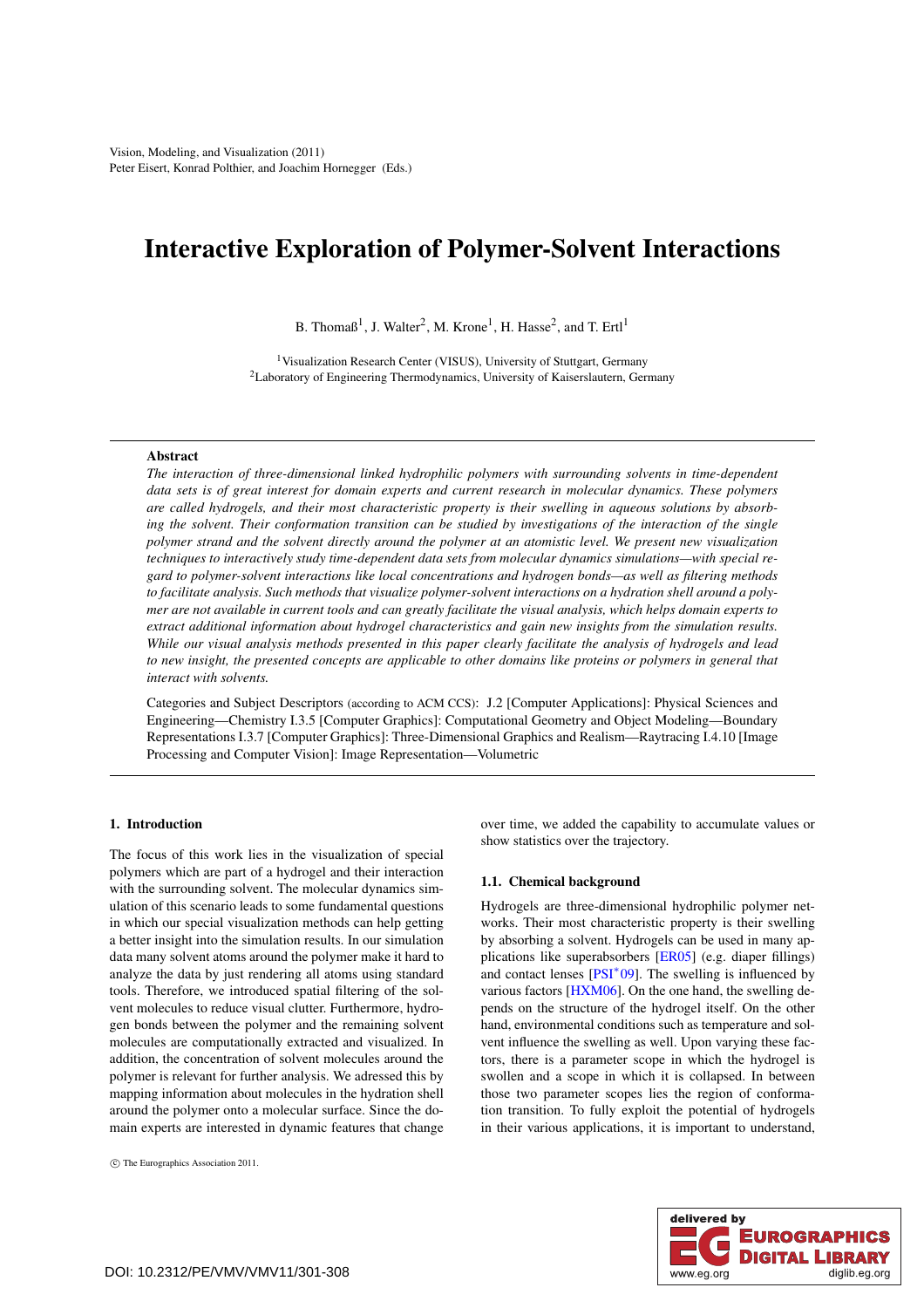describe and predict their swelling behavior. These phenomena are still not fully understood and remain a current topic in application domain research. Molecular dynamics simulations are a valuable method for finding the desired in-sights on the behaviour of hydrogels [\[WDVH10,](#page-7-2) [WEVH10\]](#page-7-3). These simulations with atomistic resolution yield an extensive amount of information. Visualization on the molecular scale—enhanced by additional analyses and visual cues can contribute greatly to the understanding of these processes.

<span id="page-1-2"></span>302

In this paper, the swelling of poly(N-isopropylacrylamide) (PNIPAAm) hydrogels in mixtures of water and methanol was studied by molecular dynamics simulations and analysed in detail by our novel visual analysis techniques.

Upon varying the methanol concentration these hydrogels show an unexpected behaviour with two volume transitions: they are swollen in pure water, collapse at comparatively low methanol concentrations and then swell again as the methanol concentration is further increased. This behaviour is discussed in detail in scientific literature but not yet fully understood [\[TKKW09,](#page-7-4) [CSW06,](#page-6-1) [MSS](#page-7-5)<sup>∗93</sup>, [SMT91,](#page-7-6) [WHV90,](#page-7-7) [OS07\]](#page-7-8). Here, topics like the number of hydrogen bonds or the interactions between the solvent and the hydrogel or between the two solvents are discussed, comparing the stretched and collapsed state of the hydrogel. The results obtained using our methods presented in this work yield a satisfactory explanation for that behaviour. These methods employ advanced visual analysis of the structure of the solvent around the polymer strand in terms of local compositions, orientation and hydrogen bonding.

This work will give more detailed insight into the structure and the behaviour of the solvent and the hydrogel. For these investigations, single PNIPAAm polymers with 30 monomers were used in the molecular dynamics simulations. Therefore, new visual analysis methods were designed and integrated in our visualization application, which is already used by our project partners.

# <span id="page-1-1"></span>2. Related Work

In available and commonly used visualization tools for molecular simulations like VMD [\[HDS96\]](#page-7-9), UCSF Chimera [\[PGH](#page-7-10)∗04] and PyMOL [\[DeL02\]](#page-6-2), it is possible to view the hydrogen bonds or trajectory of the molecules of the molecular simulation. Furthermore, it is possible to compute spatial distribution functions for the visualisation of solvent around a macromolecule. In combination with the calculation of radial distribution functions, these tools lead to some insight into the structure of the solvent surrounding the polymer. In order to look at the solvent surrounding the polymer strand, it is however necessary to identify each solvent molecule and use its ID number in the visualization program. When using this approach, the solvent molecules leaving the shell around the solute are still shown and new ones

have to be identified manually. Instead, an automatically filtering for the solvent around the polymer would be of great benefit. Furthermore, it is not possible with these tools to visualize the local solvent concentration at the surface of the solute. Hydrogen bonds can be visualized in available postprocessing tools for each timestep but they lack filtering and statistical information.

Nowadays, simple molecular models like ball-and-stick, which consist only of quadratic surfaces, are usually rendered using GPU-ray casting [\[SWBG06,](#page-7-11) [LVRH07\]](#page-7-12), which was originally introduced by Gumhold [\[Gum03\]](#page-7-13) and Klein et al. [\[KE04\]](#page-7-14) . Since then, various improvements have been presented, e. g. composed surfaces [\[RE05,](#page-7-15)[GRE09\]](#page-7-16) or higher order polynomial surfaces [\[LB06,](#page-7-17) [dTLP07\]](#page-6-3).

Molecular surfaces are commonly used to depict phenomena like interactions of molecules—called solute with a specific solvent. The Solvent Excluded Surface (SES) [\[Ric77\]](#page-7-18) is most prominently used for the visualization of the solute in this application, since it illustrates the boundary which separates the solvent from the solute. However, the analytical computation of the SES is computationally demanding [\[Con83\]](#page-6-4). Recently, approaches to compute the SES interactively and visualize it using GPU-ray casting were presented [\[KBE09](#page-7-19)[,LBPH10\]](#page-7-20). This enables the maintenance of the SES for large, dynamic molecules.



<span id="page-1-0"></span>Figure 1: *Solvent concentration mapped onto a semitransparent iso-surface of the polymer using color-coding for the competing solvent types (magenta for methanol, cyan for water). Only solvent molecules near the hydration shell of the polymer are visible.*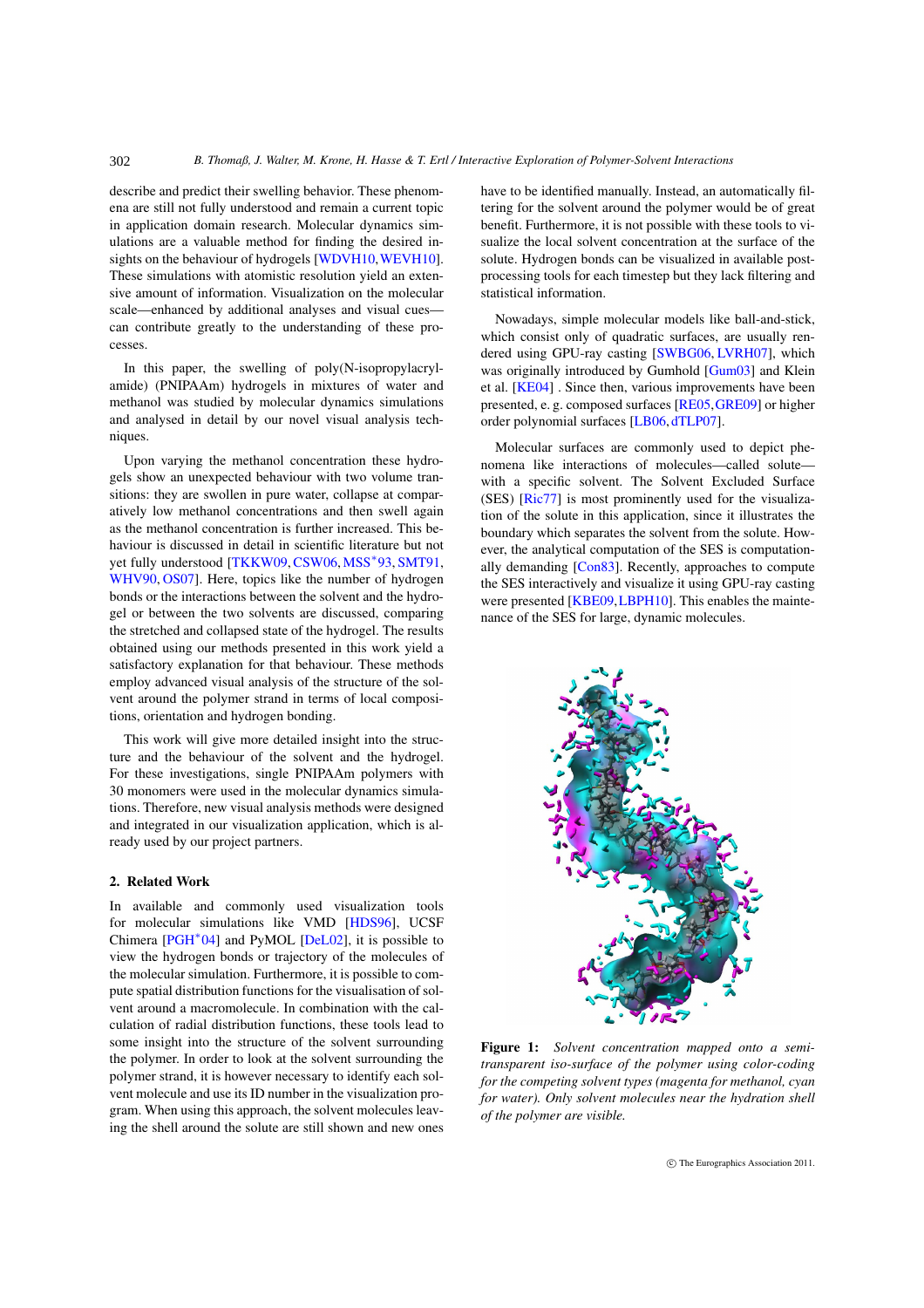<span id="page-2-3"></span>Protein-solvent interactions and visualization have been addressed by Bidmon et. al  $[BGB^*08]$  $[BGB^*08]$  with respect to solvent pathlines near protein cavities: however, this technique only allows analysis of solvent motion in limited, userdefined regions such as near protein binding sites.

The extraction and rendering of surfaces from volumetric data sets has a long tradition, most prominently in medical imaging. GPU-based ray casting [\[SSKE05,](#page-7-21) [HLSR08\]](#page-7-22) allows the rendering of smooth isosurfaces of high visual quality interactively on current graphics hardware. Volumetric surfaces were shown to be useful for particle-based data such as Smoothed Particle Hydrodynamics, where densities are computed by voxelizing the particle data [\[MCG03\]](#page-7-23). Recently, Giard et al. [\[GM10\]](#page-6-6) and Dias et al. [\[DBG10\]](#page-6-7) applied this to the field of molecular graphics. However, the Marching Cubes algorithm [\[LC87\]](#page-7-24) which they applied to extract the surface causes visual artifacts due to the tessellation. Furthermore, for the interactive visualization of dynamic data sets, a recomputation of the volumetric representation per frame is crucial, which is not possible with their implementations in terms of speed. A fast, GPU-based volume generation technique was presented by Kolb and Cuntz [\[KLR04\]](#page-7-25). A similar approach was used by Falk et al. [\[FGE10\]](#page-6-8) for cellular signal transduction visualization. Krone et al. [?] used this technique to visualize molecular surfaces and to find cavities within proteins. For the rendering, they all employ GPU ray casting.

# <span id="page-2-2"></span>3. Visualization methods

Based on the data from molecular dynamics simulation, we want to visually emphasize all relevant interaction of a polymer with its surrounding solvent over time. The first approach is to show the polymer atoms and the neighboring solvent atoms with a certain distance to the polymer. The atoms and their covalent bonds are shown using a ball-andstick (or licorice) representation.

Futhermore, our application shows additional information color-coded onto a semi-transparent molecular surface around the one or more molecules defined as polymer. With this color-coding around the molecule we can visualize relevant information like concentration and type of surrounding solvent (Figure [1\)](#page-1-0), highlight hydrogen bonds between solvent and polymer (Figure [2\)](#page-2-0) or show statistics of hydrogen bonds (Figure [3\)](#page-2-1). The user can switch between these available coloring modes in real-time.

The surface mentioned above is an approximation of the solvent excluded surfaces (SES) of the polymer. Calculating the actual SES for a given molecule is a non-trivial and expensive task. In our application we extract an iso-surface of a density volume generated by rendering atoms' positions with a smoothing kernel into a 3D-texture. The result is a good approximation which is sufficient for the analysis we want to facilitate and interactively adjustable.



<span id="page-2-0"></span>

Figure 2: *Hydrogen bonds between polymer and solvent molecules rendered as thin cylinders. Their position is highlighted on the iso-surface (red).*

Hydrogen bonds between the polymer and the surrounding solvent are of special interest, because they play a key role in the chemical properties of a polymer. Our application identifies the hydrogen bonds and shows them as thin connections between molecules. In order to facilitate tracking of these hydrogen bonds it is possible to switch to a color-mapping mode where the hydrogen bonds are shown on the iso-surface of the polymer (Figure [2\)](#page-2-0). This visualization method helps to track relevant hydrogen bonds over the trajectory, since the domain expert can follow highlighted regions on the semi-transparent polymer iso-surface, rather than searching for connections in a ball-and-stick representation only.

To identify hydrogen bonds in our data set we, have to find possible donor and acceptor atoms within a distance of approximately 3.5 Å of each other. In our case oxygen and nitrogen can be either acceptor or donor if they are covalently bonded to a hydrogen atom. In addition, the covalent bond between the hydrogen atom and the donor must be within a 30◦ angle of the connection from the donor to the acceptor (see Figure [4\)](#page-3-0). In our application scenario we are only

<span id="page-2-1"></span>

Figure 3: *Hydrogen bond statistics visualized by the sphereradius of the atoms (more hydrogen bonds during the trajectory result in larger spheres) and color-coding (interpolation between the red and the blue solvent).*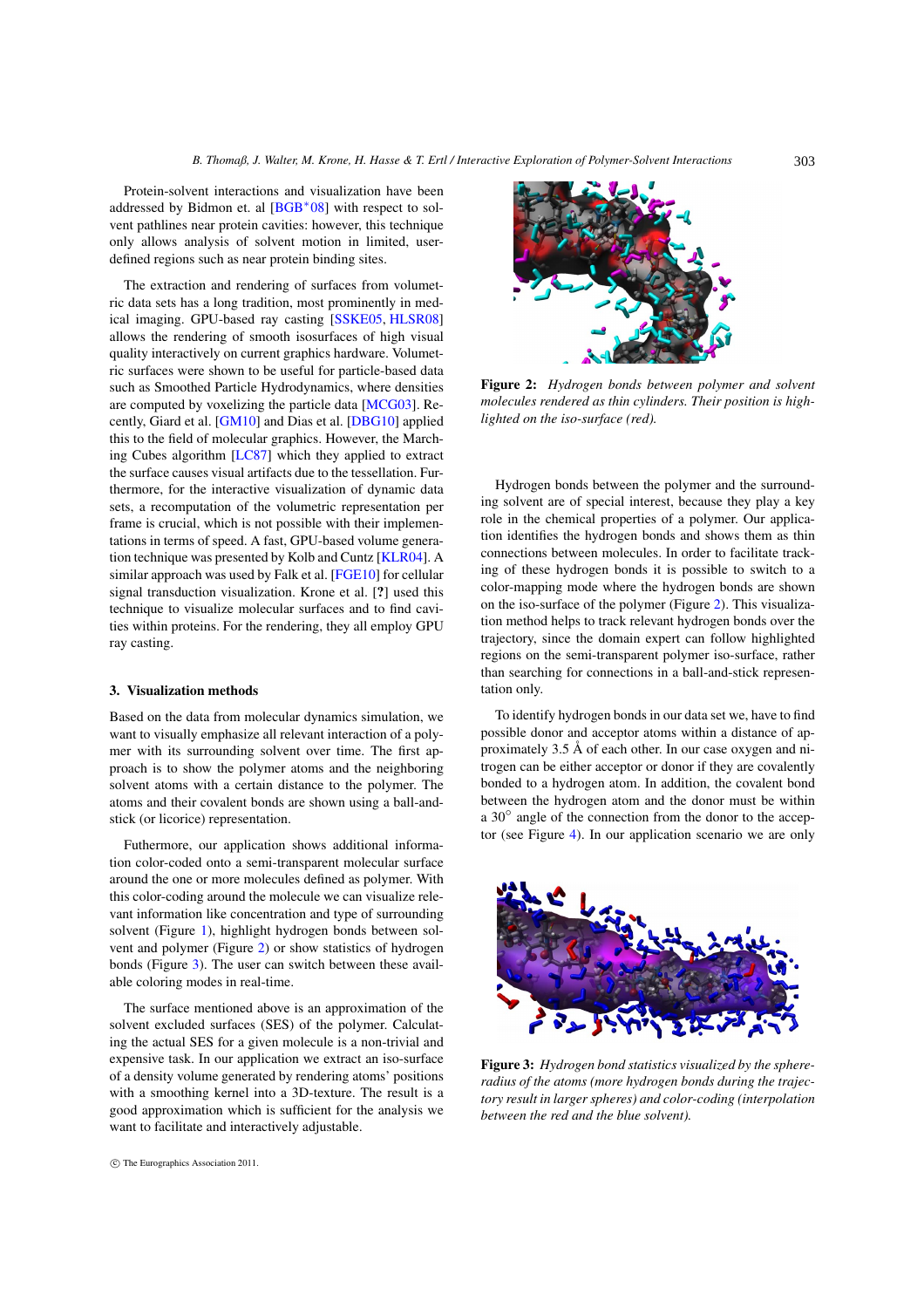interested in hydrogen bonds between the polymer and the surrounding solvents or intra-molecular hydrogen bonds of the polymer—not among the solvent molecules themselves.

304

In order to show statistical information about hydrogen bonds, our program collects statistics over the entire trajectory. The lifetime of each hydrogen bond is accumulated per polymer atom. Additionally, the type of the bonded solvent molecule is stored. The final representation increases the sphere radius of the atoms to visualize the likeliness of hydrogen bonds formed over the trajectory, based on the frequency and lifetime of the bonds. Color-coding onto the isosurface is used to show what kind of solvent molecules form the hydrogen bonds to each polymer atom (see Figure [3\)](#page-2-1). This visual information gives the user the chance to study how two competing solvent types interact with the polymer. One can observe if one solvent type becomes the dominant solvent in time or locality.

<span id="page-3-0"></span>

Figure 4: *Hydrogen bond criterion*

Another statistic which is computed in real time is the concentration of solvent molecule types in the hydration shell. For each frame, the number of molecules is extracted for all solvent types (in our case water and methanol). The user gets the exact number of molecules of each solvent type and can compare them to the global mixture ratio in the simulation. While these numbers lack the spatial information of the visualization where the location of the solvent molecules in the hydration shell is visible, the exact numeric mixture ratio provides additional information about the concentration of the different molecule types.

Since we are working with time-dependent data sets, we developed another concept of visually representing timebased correlations by accumulating values inside the volume which is used for generating the iso-surface around the polymer. When animating the trajectory, the 3D-texture for our volume is recomputed for every frame based on interpolated atom positions. If we add up the density values inside the volume for consequtive frames, we get the volume that the molecule occupies over time (Figure [5,](#page-3-1) top). This timedependent accumulation can be done for colors inside the volume as well. In combination with selecting the coloring mode, users can choose from a wide varity of visual styles to assist the analysis (e.g. Figure  $5$ , bottom). The user can toggle the accumulation and animation manually and can adjust the accumulation rate of each frame.

Animation of the trajectory is done with respect to the current frame rate and can be completely controlled by the user. For every frame all atom-positions are interpolated and



<span id="page-3-1"></span>Figure 5: *Top: accumulation of the solvent surface around the polymer over a time period. Bottom: color-accumulation (hydrogen bonds coloring mode) over a time period.*

the iso-surface around the polmyer is reconstructed in real time. Hydrogen bonds are recomputed per time-frame in the dataset and their lifetime clamped to  $t = \pm \frac{1}{2}$  where *t* is the distance between the current animation time and the two nearest time-frames in the dataset. The CPU-code is parallelized to utilize multi-core systems.

## 4. Implementation Details

The input data for our methods is a set of atoms and their corresponding positions in space over time as well as their element type. These atoms are grouped into a polymer and the different solvents. Covalent bonds are given implicitly by spatial neighbor relations and can be derived from the overlap of Van der Waals radii between atoms. If the radii of two atoms overlap by a given factor ( $\sim \frac{2}{3}$ ), we can safely assume a covalent bond between these atoms is present. Since no chemical reaction takes place in the simulation, one can safely assume that all covalent bonds stay present during the entire trajectory—meaning that they can be determinated once in a pre-computation step, which speeds up the visualization.

## 4.1. Glyph-based Rendering

The rendering of the actual molecules uses the wide spread GPU-based glyph ray casting approach. Vertex-attributes per atom and bond, such as position, orientation, radius and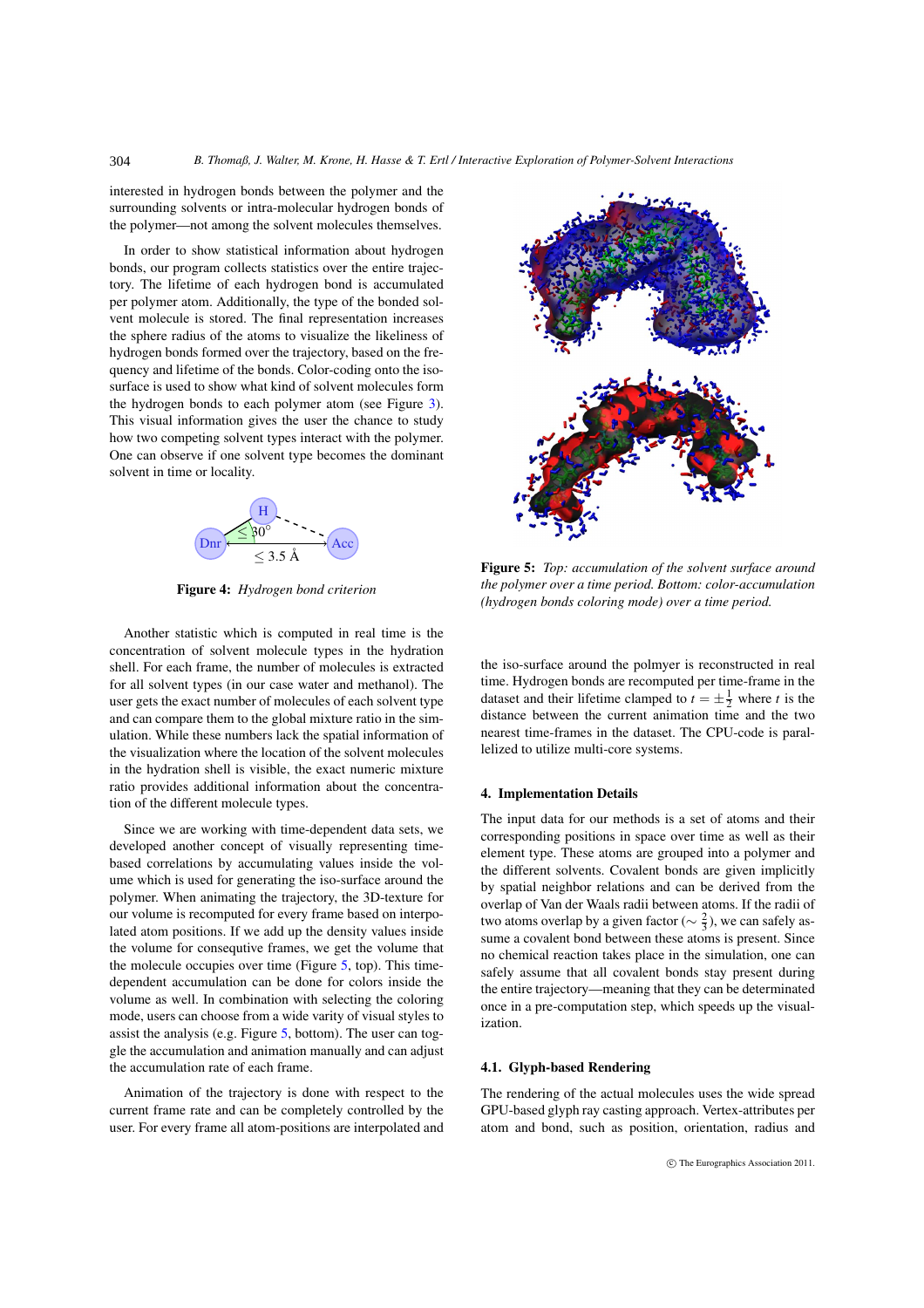<span id="page-4-1"></span>color, are transferred to the graphics hardware as attributed point primitives. The molecules are rendered using spheres for atoms and cylinders for covalent bonds. The position of all atoms and bonds are sent as attributed GL\_POINTS to the graphics card and rendered using the glyph-based GPU ray casting approach. The technical details can be found in the previous work from this area discussed in Section [2.](#page-1-1) This approach saves considerable CPU-GPU memory transfer bandwidth and improves visual quality compared to traditional triangle mesh techniques.

# 4.2. Hydrogen Bonds

The hydrogen bonds are calculated interactively for each snapshot of the trajectory. To speed up the process, we use a grid-based neighborhood-search of atoms in a given distance in space. Since atoms cannot be packed infinitely densely, a grid-based neighbor-search can be done in linear time, i.e.  $\mathcal{O}(n)$ . Because of the introduced criterion in Section [3,](#page-2-2) it is sufficient to perform a neighborhood search only on possible donor/acceptor atoms—oxygen and nitrogen in our case. Since we only want to get the bonds between the polymer and the solvent and inside the polymer itself, we perform a neighborhood search for every oxygen and nitrogen atom of the polymer within a distance of 3.5 Å. If we find other donor/acceptor atoms within range, we check whether there is a hydrogen atom covalently bonded to the donor that matches our hydrogen bond criterion (see Figure [4\)](#page-3-0).

Since finding neighbors in the existing data set can be done in parallel, we use OpenMP to speedup the hydrogen bond search so it has a relatively small impact on the frame rate of the visualization (see Section [5\)](#page-5-0).

<span id="page-4-0"></span>Just like the atoms and their covalent bonds, we render the hydrogen bonds using GPU-based glyph ray casting. They are modeled as cylinder primitives with a smaller radius (a third of the covalent-bond radius) than the covalent bonds.

#### 4.3. Molecular Surface Rendering

For the rendering of the color-coded polymer surface, we opted for a volume visualization approach. As mentioned in Section [2,](#page-1-1) the interactive computation and visualization of analytically defined smooth molecular surfaces like the SES are demanding and only possible for mediumsized molecules. Using interactive volume generation and rendering—for example [\[FGE10,](#page-6-8) ?]—we can easily maintain the molecular surface for dynamic data in real time. Furthermore, the iso-surface allows us to easily project additional attributes to it as colors.

We create 3D-texture storing density values in the alpha channel as basis for the iso-surface rendering. The data we want to project onto the iso-surface is encoded to colors and stored in the RGB-channels of the corresponding voxels. The process to create the 3D-texture consists of two passes, where the first pass writes the density values and the second pass writes the colors. Generally, the volume generation follows the approach presented in  $[KC05]$ , which can be outlined as follows:

The polymer atom positions will be splatted as point primitives into the corresponding slices of the 3D-volume texture using GLSL shaders and the frame-buffer-object mechanism. The radius of the atom and the size of the filter kernel determine the point size of the splat. The point size is set in the GLSL vertex program using the ql\_PointSize command. The density values are accumulated into the 3Dtexture using an additive blending operator. Additionally, the radial-symmetric smoothstep function is used to define a distance-based fall-off for the density.

In the second pass we accumulate color values from the surrounding solvent atoms into the 3D-texture using the same kernel function as for the density values. That is, data points are projected to a position and an influence radius and the selected color is written to the 3D-texture as color information for the surface. For example, when coloring by hydrogen bond, a data point is generated for each hydrogen bond center and the influence radius is set to half of the hydrogen bond length.

Please note that the second pass for coloring the volume can be accelerated using the density already accumulated in the volume 3D-texture. Atoms can be skipped in the vertex shader stage if the density is zero at their position. This saves a lot of fragment shader processing power and thus results in increased frame rates.

Now we can use the generated volume 3D-texture to visualize the iso-surface using GPU volume ray casting [\[HLSR08\]](#page-7-22). If we choose the iso-surface threshold and filter-radius properly we can obtain a molecular surface which approximates the SES of the polymer with a colorcoding of the current surrounding solvent concentrations (Figure [1\)](#page-1-0). In our experiments, a filter radius of 3.0 and an iso-value of 3.25 resulted in the desired appearance. Due to the ray casting, the iso-surface can be rendered semitransparently with correct depth ordering. As depicted in the screenshots (i.e. Figure  $1, 3$  $1, 3$ ), other representations such as the stick model can be combined correctly with the isosurface.

The accumulation of values inside the volume as seen in Figure [5](#page-3-1) is implemented using the OpenGL color mask mechanism. When the trajectory is animated, the volume must be refreshed every frame. We use glColorMask to clear the 3D-texture selectively depending on whether we want to accumulate density or color values or nothing or both. The rate of accumulation per frame can be directed by the user with a scalar value which is applied in the fragment processing stage of the volume generation.

c The Eurographics Association 2011.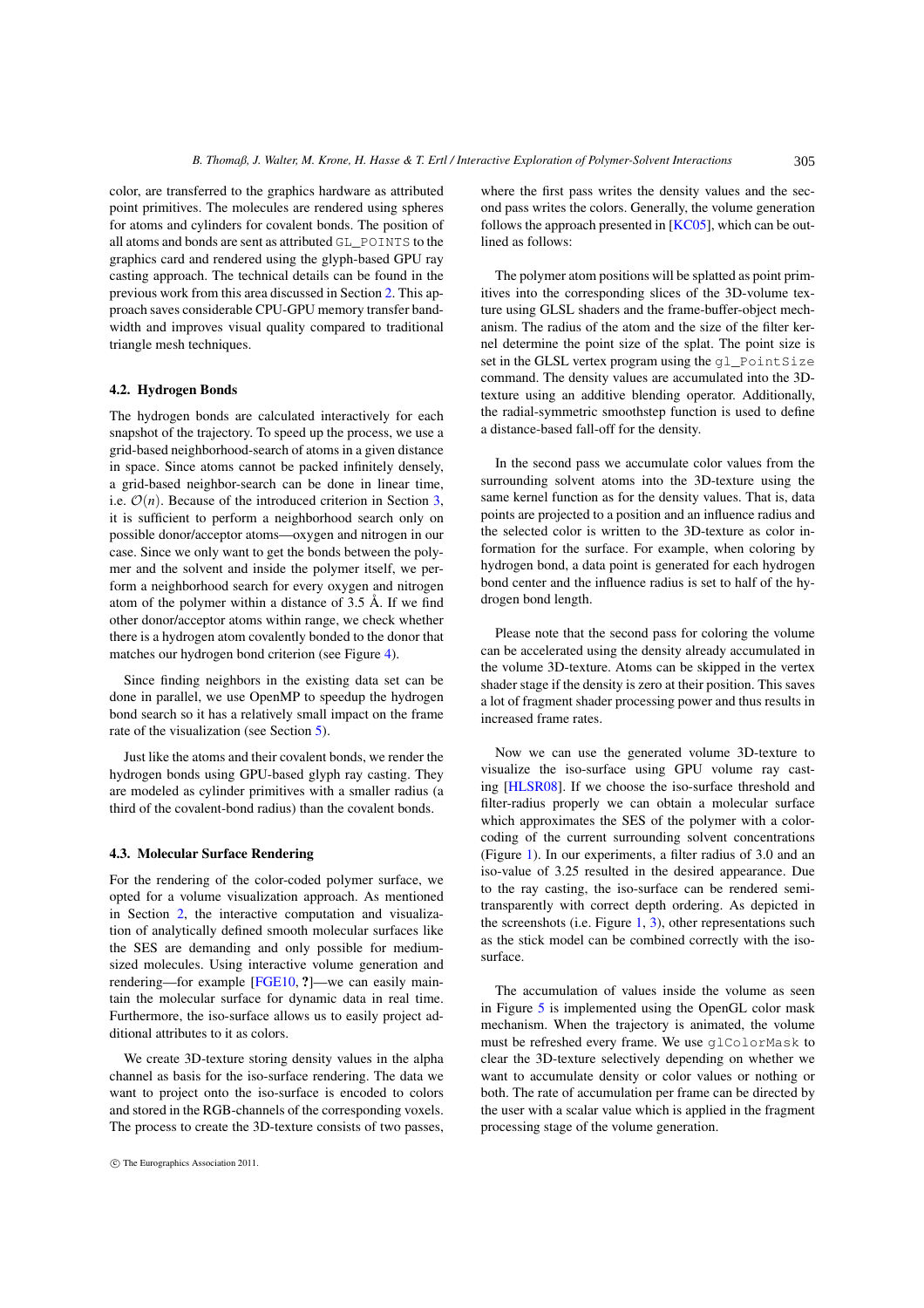## 4.4. Polymer-Solvent Rendering

306

Since we want to render the polymer molecules and some solvent molecules in the proximity of the polymer isosurface, we have to render the solvent atoms with a distancecriterion to the polymer. Because we already have the 3Dvolume-texture generated for the polymer iso-surface (see Section [4.3\)](#page-4-0), we can use this volume instead of an expensive neighborhood-search for every solvent atom. If we look up the volume texture with the current vertex position in the vertex shader when rendering solvent atoms, we can skip vertices that are below a given threshold. If this threshold is lower than the iso-value of the polymer surface in Section [4.3,](#page-4-0) we render only solvent atoms in the proximity of the polymer iso-surface. The threshold-value for skipping solvent atoms is typically a number near zero (e.g.  $\leq 0.01$ ), so we will only draw the solvent atoms inside the kernel-radius of polymer atoms used for creating the density volume.

A similar approach is used for counting how many molecules of each solvent type are located in the hydration shell. All atoms are sent to the graphics card with additional information about the solvent type of the molecule they belong to. A framebuffer object which size equals the number of molecules is used as render target. For each atom, a vertex shader program is used to determine whether it is visible or not based on the density value of the 3D-texture as explained above. If the atom is visible, the pixel corresponding to the atom's molecule is set to the solvent type index. In the second step, all pixels of the resulting framebuffer texture are sent to the graphics card as points. This time, a framebuffer object which size corresponds to the number of solvent molecule types is used. For each visible atom, the value of the pixel corresponding to the stored solvent type is increased by one. This is accomplished using an additive blending function. Thereby, we count the number of molecules of each solvent type with at least one atom inside the polymer hydration shell.

# <span id="page-5-5"></span><span id="page-5-0"></span>5. Results

# 5.1. Evaluation by Domain Experts

For a first application of the new visualization methods, the trajectories of atomistic molecular dynamics simulations of PNIPAAm polymer strands using explicit solvent were used. The polymer strands with 30 monomers were simulated in water/methanol mixtures with different methanol concentrations.

Screenshots taken from these visualizations can be seen in all figures in this paper. In all images the filtering of the solvent is active, i.e. only the solvent molecules in the hydration shell around the polymer are shown and colored accordingly to a user-defined property. In Figure [6](#page-5-1) methanol is colored red and water is colored blue. Further, the hydrogen bonds between the solvent and the polymer and between the polymer and the polymer are shown as red and

<span id="page-5-3"></span><span id="page-5-2"></span>

<span id="page-5-1"></span>(c) Timestep 20

<span id="page-5-4"></span>Figure 6: *Development of solvent concentrations over time. The increasing methanol concentration around the polymer (red) yields that methanol displaces water (blue) as solvent in our dataset. The solvent in the dataset consists of 90 mol% water and only 10 mol% methanol.*

yellow sticks (see Figure [2\)](#page-2-0). Comparing the visualizations at different methanol concentrations over the simulation time, the following can be observed: The hydrogen bonds between water and the polymer are more stable than the ones between methanol and water. Furthermore, the hydrogen bonds in the polymer are only a few in the mixture and nearly none in the pure solvents. With the statistics for the hydrogen bonds, it can be seen that the hydrogen bonds between the solvent and the oxygen of the polymer are preferred to those between the solvent and the hydrogen in the amide group.

With the new method for the visualization of the local solvent concentration it is even possible to see and compare the composition of the solvent around the polymer. This comparison can be seen in Figure [6.](#page-5-1) Here, the solvent around the polymer for a methanol concentration of 10 mol% in the water/methanol mixture is shown at the initial configuration (Figure  $6(a)$ ) and later in the simulation (Figure  $6(b)$  &  $6(c)$ ). Looking at the solvent and the color of the surface around the polymer, it is evident that the methanol concentration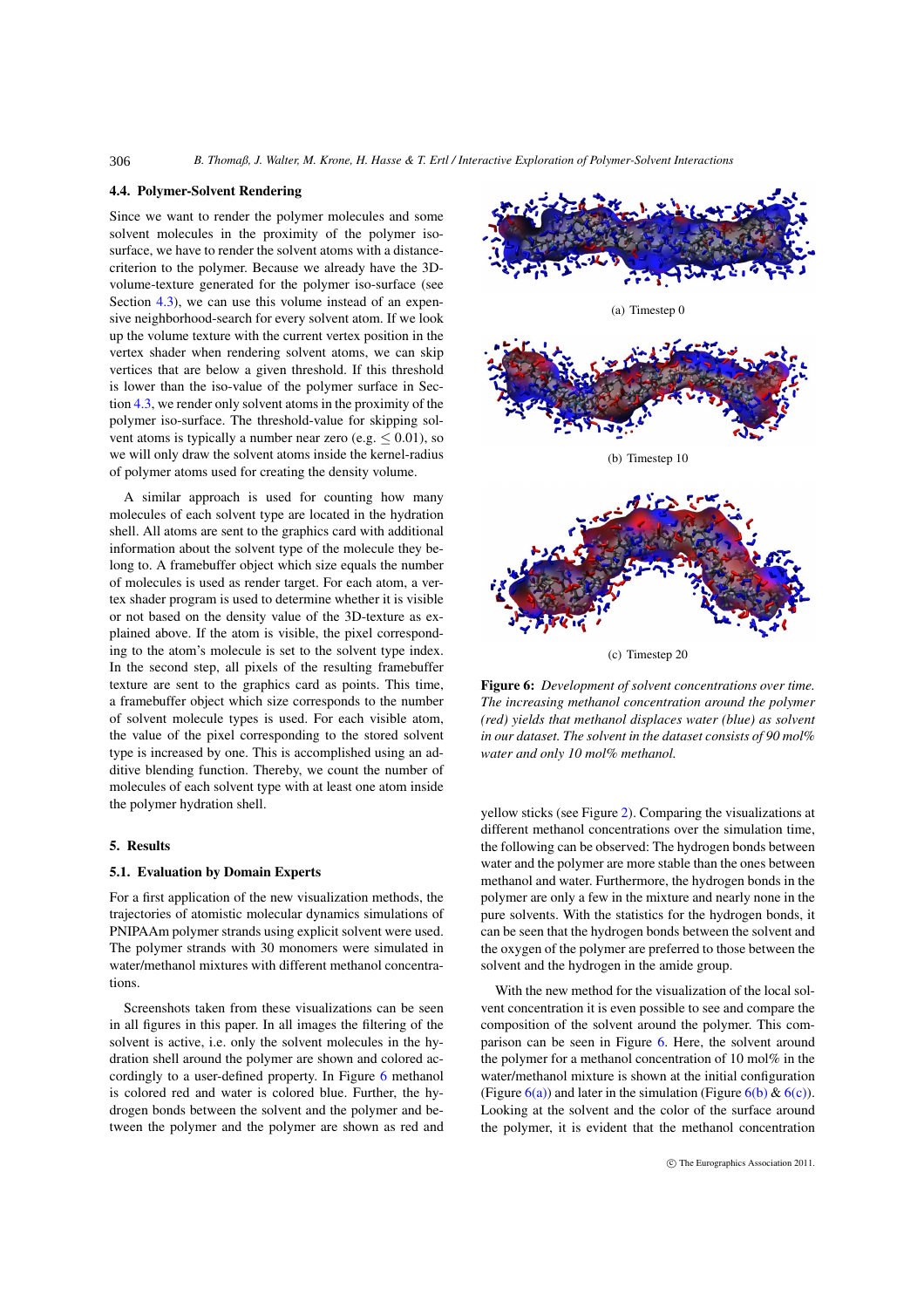<span id="page-6-9"></span>Table 1: *Performance measurements for various data sets in animation mode. HB denotes the time for calculating the hydrogen bonds for a timestep in the trajectory. #s-atoms denotes the number of solvent atoms and #p-atoms the polymer atoms accordingly.*

| Data set     | #s-atoms | #p-atoms | fps      | HВ                |
|--------------|----------|----------|----------|-------------------|
| traj 30      | 38.214   | 575      | 22 fps   | 1.0 <sub>ms</sub> |
| xm0.1/traj   | 44.046   | 575      | 20 fps   | $1.2 \text{ ms}$  |
| traj 50      | 67.725   | 955      | $15$ fps | $1.9$ ms          |
| traj 75      | 110,961  | 1,430    | 9 fps    | $3.5 \text{ ms}$  |
| traj diamant | 168.204  | 4.822    | 6 fps    | $6.5 \text{ ms}$  |

around the polymer in equilibrium is much higher than in the bulk phase of the solvent represented by the first image in Figure [6.](#page-5-1) These results help domain experts to better understand the processes that take place in the PNIPAAmwater-methanol system.

#### 5.2. Performance

All performance measurements were executed on an Intel Core i7-2600 CPU  $(4 \times 3.4$  GHz) with 8 GB RAM and an NVIDIA Geforce GTX560 (1 GB VRAM) at a resolution of  $1024 \times 768$  pixels. For the 3D-volume texture we use for the polymer iso-surface, we chose a size of  $128<sup>3</sup>$  voxels. This results in a good balance between accuracy and volume generation performance, because a volume size of  $256<sup>3</sup>$  cuts the frame rate by a factor of 4 while the visual difference is barely noticeable. All frame rates have been taken in animation mode where the trajectory is interpolated for each frame. In this mode, the 3D-volume texture is recomputed for each frame. Atom movements are smoothed by linear interpolation between the discreet positions obtained from the trajectory.

Table [1](#page-6-9) shows different data sets with their atom counts for the solvent and polymer parts. The frame rate (fps) is for animation mode. The calculation of the hydrogen bonds for a single timestep in the trajectory is shown in the column HB of Table [1.](#page-6-9) The measurements show that interactive frame rates are possible for data sets with over 100,000 atoms on standard hardware.

#### 6. Conclusions and Future Work

With the novel visual analysis methods presented in this paper, domain experts can get better insight into the results of polymer-solvent molecular dynamics simulations. Even though the analysis results of our project partners given in Section [5.1](#page-5-5) are still preliminary, they provided new insight in the simulation data. This is a promising first step in answering open questions in current research topics by using our visual analysis methods. The core of these techniques is to facilitate a better understanding of the structure and behavior of solvent around a solute. Therefore, they are specifically tailored to investigate the solvent structure around polymers, which are of special interest to our project partners. However, the methods can also be applied to similar problems such as protein-solvent systems.

Future work will focus on providing additional parameters for the analysis, such as polymer-solvent interactions or the kinetic energy, which are of great interest as well. This could help our project partners to further investigate the processes that lead to the conformation transition of large molecules like polymers, hydrogels and proteins in different solvents and mixtures.

#### Acknowledgments

This work was partially funded by the Germany Research Foundation (DFG) as part of the Collaborative Research Centre SFB 716. The computer simulations were performed on the supercomputer HP XC4000 at the Steinbuch Centre for Computing in Karlsruhe (Germany) under the grant LAMO. This work was partially carried out under the auspices of the Boltzmann-Zuse Society for Computational Molecular Engineering (BZS).

# <span id="page-6-5"></span>References

- <span id="page-6-4"></span>[BGB∗08] BIDMON K., GROTTEL S., BÖS F., PLEISS J., ERTL T.: Visual Abstractions of Solvent Pathlines near Protein Cavities. *Computer Graphics Forum (Proceedings of EUROVIS 2008) 27*, 3 (2008), 935 – 942. [3](#page-2-3)
- <span id="page-6-1"></span>[Con83] CONNOLLY M. L.: Analytical molecular surface calculation. *J. Appl. Cryst. 16* (1983), 548–558. [2](#page-1-2)
- <span id="page-6-7"></span>[CSW06] CHENG H., SHEN L., WU C.: LLS and FTIR studies on the hysteresis in association and dissociation of poly (N-isopropylacrylamide) chains in water. *Macromolecules 39* (2006), 2325–2329. [2](#page-1-2)
- <span id="page-6-2"></span>[DBG10] DIAS S., BORA K., GOMES A.: CUDA-based Triangulations of Convolution Molecular Surfaces. In *Proceedings of ACM International Symposium on High Performance Distributed Computing (HPDC '10)* (2010), pp. 531–540. [3](#page-2-3)
- <span id="page-6-3"></span>[DeL02] DELANO W. L.: *The PyMOL Molecular Graphics System*. DeLano Scientific, Palo Alto, CA, USA, 2002. http://www.pymol.org. [2](#page-1-2)
- <span id="page-6-0"></span>[dTLP07] DE TOLEDO R., LÉVY B., PAUL J.-C.: Iterative methods for visualization of implicit surfaces on GPU. In *ISVC, International Symposium on Visual Computing* (Nov 2007), pp. 598– 609. [2](#page-1-2)
- <span id="page-6-8"></span>[ER05] EL-REHIM H. A. A.: Swelling of radiation crosslinked acrylamide-based microgels and their potential applications. *Radiation Physics and Chemistry 74* (2005), 111–117. [1](#page-0-0)
- <span id="page-6-6"></span>[FGE10] FALK M., GROTTEL S., ERTL T.: Interactive Image-Space Volume Visualization for Dynamic Particle Simulations. In *Proceedings of The Annual SIGRAD Conference* (2010), Linköping University Electronic Press, pp. 35–43. [3,](#page-2-3) [5](#page-4-1)
- [GM10] GIARD J., MACQ B.: Molecular Surface Mesh Generation by Filtering Electron Density Map. *Journal of Biomedical Imaging 2010* (2010), 10:9–10:9. [3](#page-2-3)

c The Eurographics Association 2011.